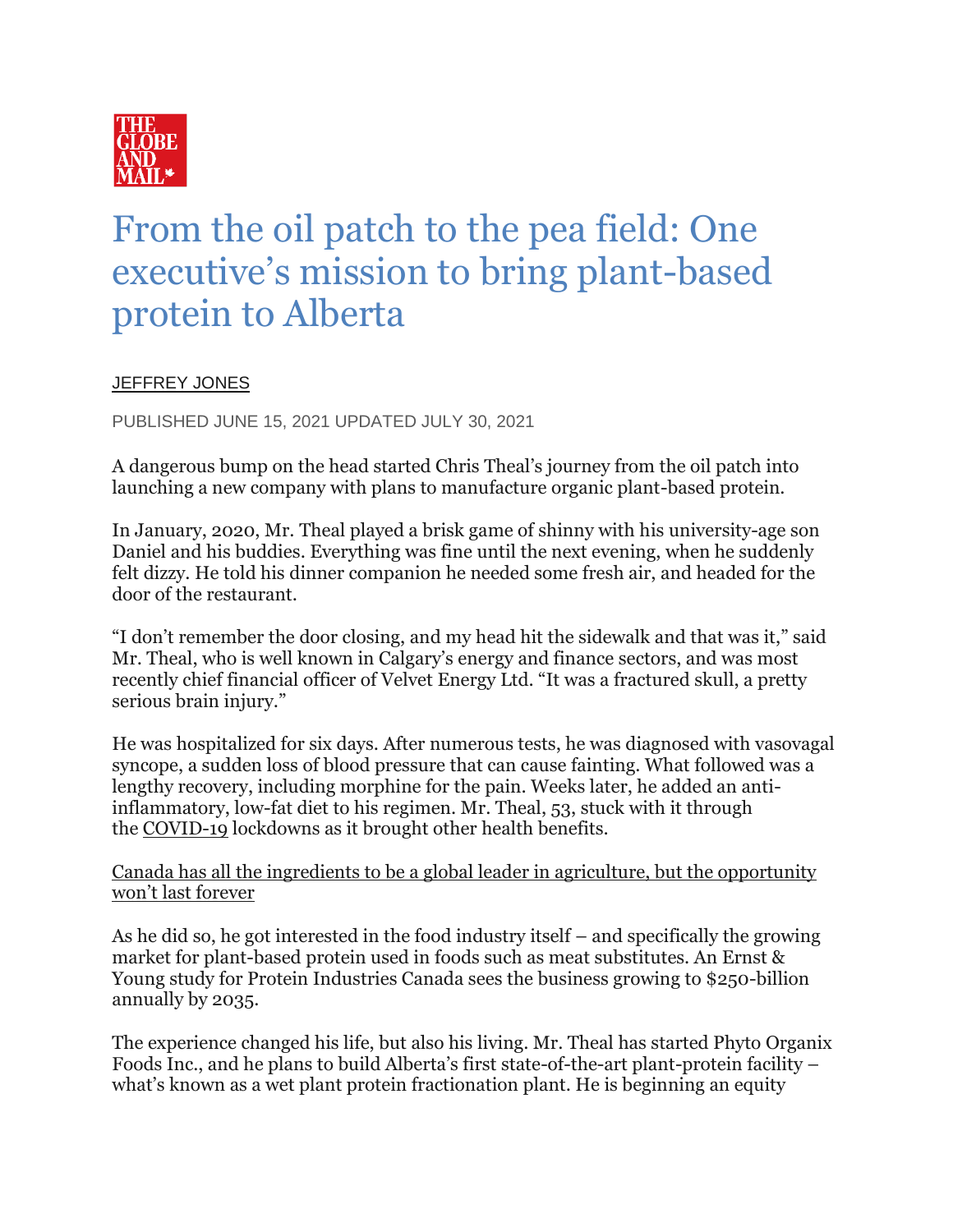financing round to raise \$25-million by the end of August, one of a number of plans to attract funding. Phyto could launch an initial public offering in 2022.

The outlook for growth comes from a wide base of consumers, according to Mr. Theal. "It's the Gen Zs, it's the millennials, it's people like me that are a lot more aware of what we're putting in our bodies now," he said. "And you know, I think when you look at that shift in consumption patterns, just the global middle class, that's the real big driver here. It's a huge opportunity for Canada and I think for Alberta."

The planned \$131-million facility will process yellow peas and is intended to be carbonneutral from the start. The technology uses temperature, pressure and water to break dehulled peas into protein, fibre and starch.

Mr. Theal hopes to break ground during the second quarter of 2022, and start production in the latter half of 2023, employing 40 people.

Under the plan, Phyto will work with farmers to ensure the feedstock is organic and produced using regenerative farming techniques.

With the venture, Mr. Theal joins other oil patch veterans that have left the industry to start businesses in food, cannabis and other fields. For example, Andrew Potter, another former energy research analyst and oil-company finance executive, co-founded Saskatoon-based Blue Sky Hemp Ventures, which produces hemp oil and protein powder as well as CBD.

Mr. Theal, who began his career in the Royal Canadian Navy, was co-head of equity research at Tristone Capital when it started in 2000 and president of Kootenay Capital Management before joining Velvet, which he left in January after six years. He says he's not turning his back on energy.

"I've got so many friends and connections in the industry. I'm still intimately connected with it," he said. "It's a bit of personal experience that's kind of created the passion here, but it's also about being a catalyst for diversification in the province."

After several years of weak oil prices and economic pain, Alberta has made efforts to find opportunities in industries that have received far less public attention. Agri-foods and agtech are identified as major growth opportunities. Alberta produces 40 per cent of the yellow peas in Canada – 1.8 million tonnes annually – but it exports  $95$  per cent of them in raw form.

The province has yet to open a major plant protein plant, but there are others in Western Canada. France's Roquette Frères has completed a \$600-million facility in Portage La Prairie, Man., billed as the largest of its kind.

Ingredion Inc. last year bought out its partners last year to take ownership of plant in Vanscoy, Sask., which was co-owned by a company led by Hollywood director James